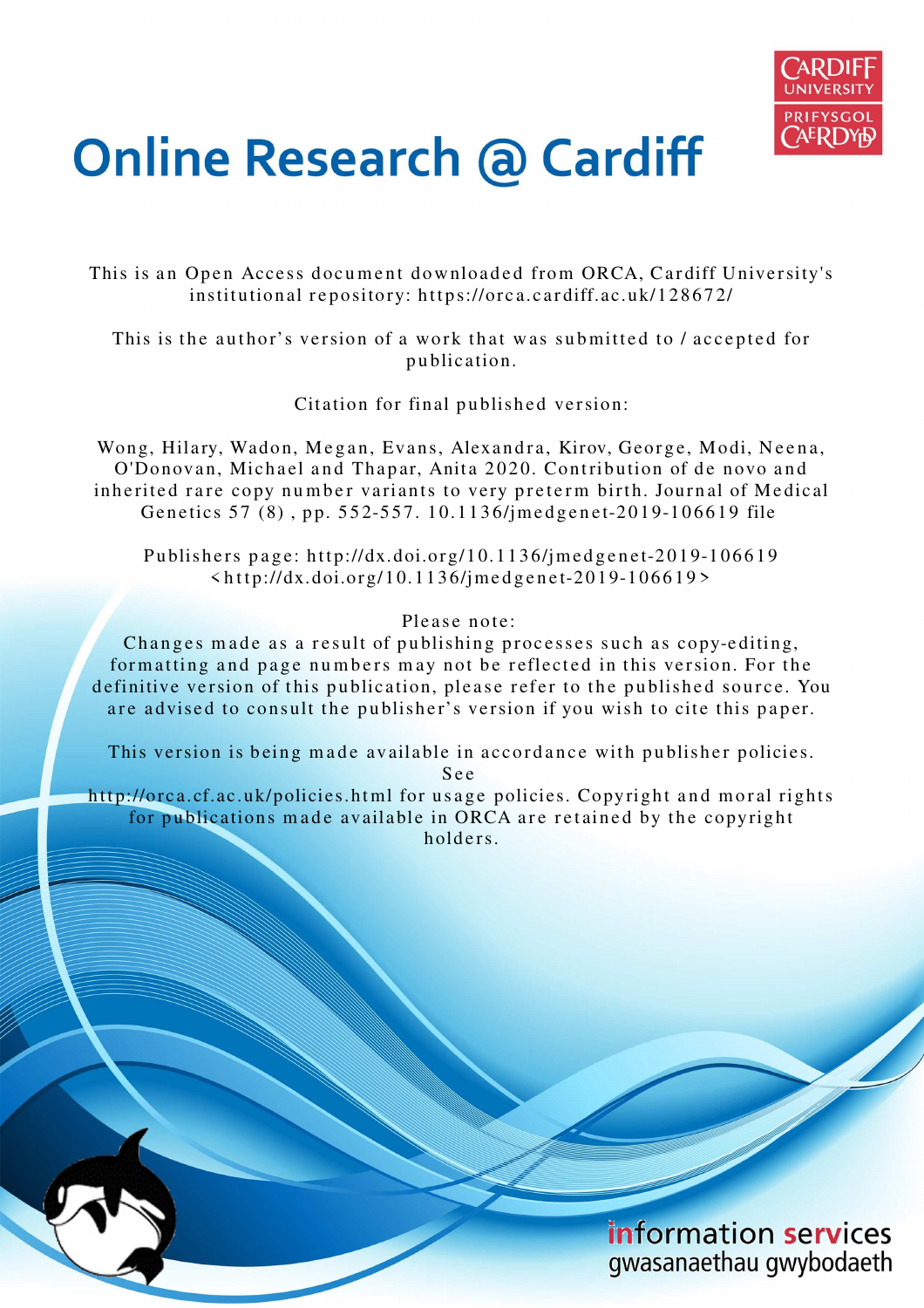### **Contribution of** *de novo* **and inherited rare copy number variants to very preterm birth**

### **Authors:**

Hilary S Wong\*1, Megan Wadon\*2, Alexandra Evans<sup>2</sup>, George Kirov<sup>2</sup>, Neena Modi<sup>3</sup>, Michael O'Donovan<sup>2</sup>, Anita Thapar†<sup>2</sup>,

\* The authors wish it to be known that in their opinion the first two authors should be regarded as joint First Author.

† Corresponding author

### **Affiliations:**

1 Department of Paediatrics, University of Cambridge, Cambridge, United Kingdom 2 MRC Centre for Neuropsychiatric Genetics and Genomics, Cardiff University, Cardiff, United Kingdom 3 Section of Neonatal Medicine, Chelsea & Westminster Hospital, Imperial College London,

## **Corresponding author:**

London, United Kingdom

Professor Anita Thapar MRC Centre for Neuropsychiatric Genetics and Genomics Cardiff University Hadyn Ellis Building Maindy Road Cardiff CF24 4HQ Email: Thapar@cardiff.ac.uk Phone: 029 206881478

**Word count:** 2670 words